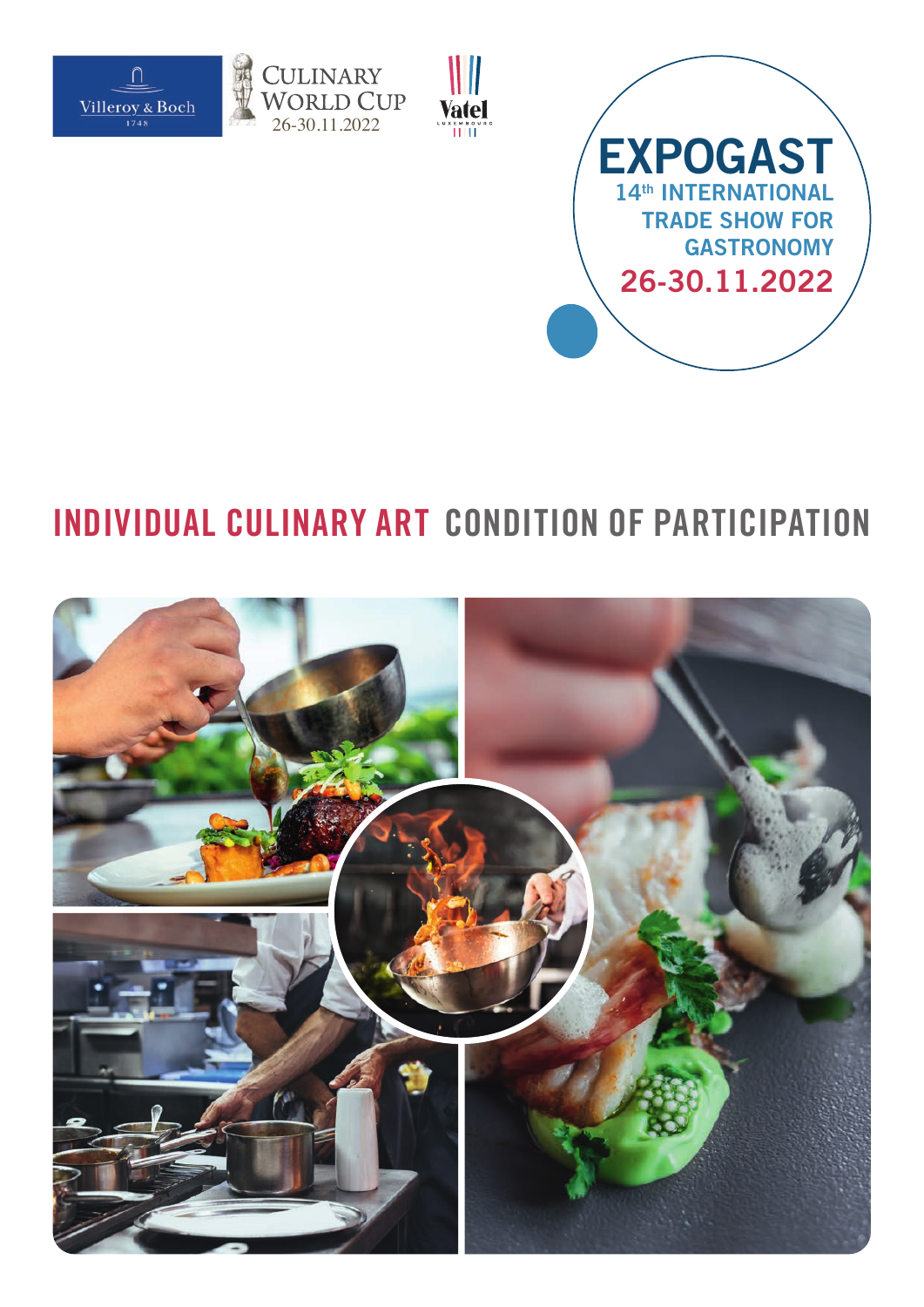



Organiser and responsible supervisor of the international culinary exhibition EXPOGAST 2022 Villeroy & Boch - Culinary World Cup: Vatel Luxembourg, Association of professional chefs of the Grand Duchy of Luxembourg, Amitié Gastronomique Francois Vatel.

For all information concerning the competition in relation to EXPOGAST 2022 Villeroy & Boch - Culinary World Cup please check our website **www.vatel.lu** or contact us by email: **cwc@pt.lu**













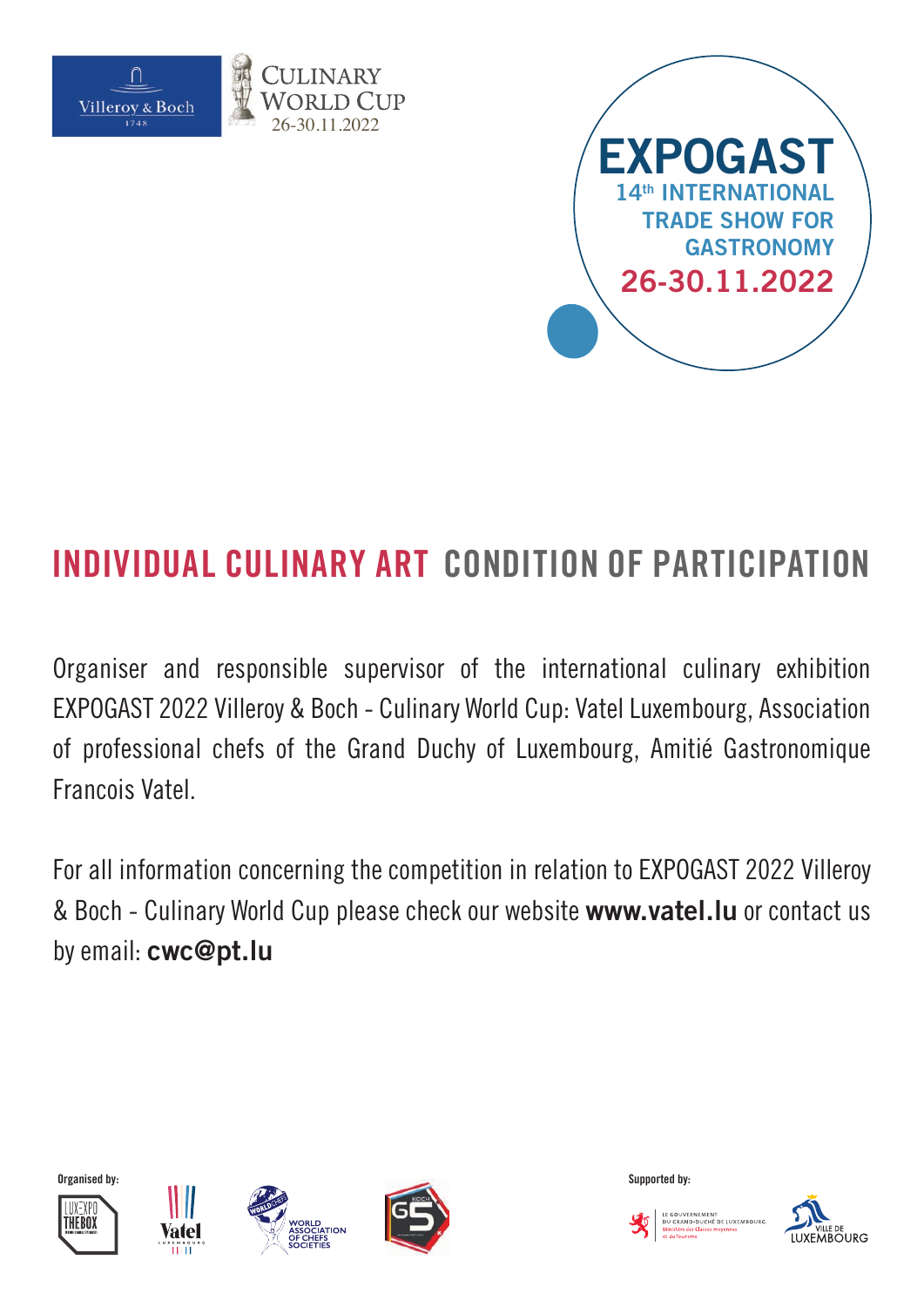

| <b>Duration</b>                                               | The Expogast 2022 - Villeroy&Boch Culinary World Cup takes place from Saturday 26 <sup>th</sup> of November to Wednesday<br>30 <sup>th</sup> of November 2022 at Luxexpo The Box, Luxembourg-Kirchberg.                                                                                                                                                                                                                                                                                                                                                                                                                                                                                                                                                                                                 |  |  |  |  |
|---------------------------------------------------------------|---------------------------------------------------------------------------------------------------------------------------------------------------------------------------------------------------------------------------------------------------------------------------------------------------------------------------------------------------------------------------------------------------------------------------------------------------------------------------------------------------------------------------------------------------------------------------------------------------------------------------------------------------------------------------------------------------------------------------------------------------------------------------------------------------------|--|--|--|--|
| <b>Opening hours</b>                                          | The exhibition is open daily:<br>For the participants from 5.00 am to 9.30 pm<br>For visitors from 11.00 am to 9.00 pm                                                                                                                                                                                                                                                                                                                                                                                                                                                                                                                                                                                                                                                                                  |  |  |  |  |
| <b>Opening Ceremony</b>                                       | The national teams are going to be officially introduced during the opening ceremony which takes place on Friday<br>the 25 <sup>th</sup> November 2022 at 5.00 pm at Luxexpo The Box, Luxembourg-Kirchberg.                                                                                                                                                                                                                                                                                                                                                                                                                                                                                                                                                                                             |  |  |  |  |
| <b>Closing Ceremony</b>                                       | The award ceremony and the announcement of the Expogast 2022 - Culinary World Cup winners will take place on<br>Thursday the 1st December 2022 at 2:00 pm at Luxexpo The Box, Luxembourg-Kirchberg.                                                                                                                                                                                                                                                                                                                                                                                                                                                                                                                                                                                                     |  |  |  |  |
| <b>Daily Ceremony</b>                                         | The daily ceremony with the announcement of the medals and diplomas of the day (cold exhibition) takes place on<br>each competition day at 5.00 pm. (For organization al matters, changes might be possible)                                                                                                                                                                                                                                                                                                                                                                                                                                                                                                                                                                                            |  |  |  |  |
| <b>Registration</b>                                           | Online registration must be done via www.vatel.lu.<br>For further information or questions in relation to the online registration, contact us by email: cwc@pt.lu.                                                                                                                                                                                                                                                                                                                                                                                                                                                                                                                                                                                                                                      |  |  |  |  |
| <b>Registration ends on</b><br>1 <sup>st</sup> of August 2022 | The final and complete registration with the nominal announcement of the competitors name must be made until<br>the 1st August 2022.<br>The competitor will be asked to pay a participation fee of 75 Euro.<br>The payment of the registration fee must be done via online payment during the registration process<br>(VISA, MASTERCARD). The competitor can only participate if the 75 Euro have been received.<br>Transfer costs are at the expense of the competitor.<br>The registration fee includes 2 entry tickets to the exhibition.<br>All the required documents such as entry tickets will be handed out at the VATEL office Entrée Nord at Luxexpo The<br>Box, Luxembourg-Kirchberg up on Thursday the 24 <sup>th</sup> November 2022 from 10.00 am onwards, if all fees have been<br>paid. |  |  |  |  |
| <b>Registration modifications</b>                             | Once the registration is complete, the competitor will be sent an e-mail including its login and password informa-<br>tion in in case the competitor might modify its registration (free of charge) before October 1 <sup>st</sup> 2022.<br>Passed that date, the request for further changes can only to be processed by mail cwc@pt.lu or during the<br>competition at the jury administration office. Any changes will be charged at 50 Euro each. This payment must be<br>done at the registration desk upon arrival or for later changes at the jury administration office.                                                                                                                                                                                                                        |  |  |  |  |
| <b>Customs</b>                                                | Generally, there should be no problem with the import of goods in limited quantities into Luxembourg.<br>From overseas the regulations must be respected. Each participant receives - upon request - a participation card,<br>which has to be shown at customs upon request. Each imported good underlies the health and hygienic food<br>regulations as defined by the EU.                                                                                                                                                                                                                                                                                                                                                                                                                             |  |  |  |  |
| <b>Goods and raw</b><br><b>materials</b>                      | All goods and raw materials required for the preparation of the exhibits are available at the best quality in<br>Luxembourg. As an order in advance is necessary, the participants can receive a list of special shops upon request.<br>The competitor must procure all products by her-/himself.                                                                                                                                                                                                                                                                                                                                                                                                                                                                                                       |  |  |  |  |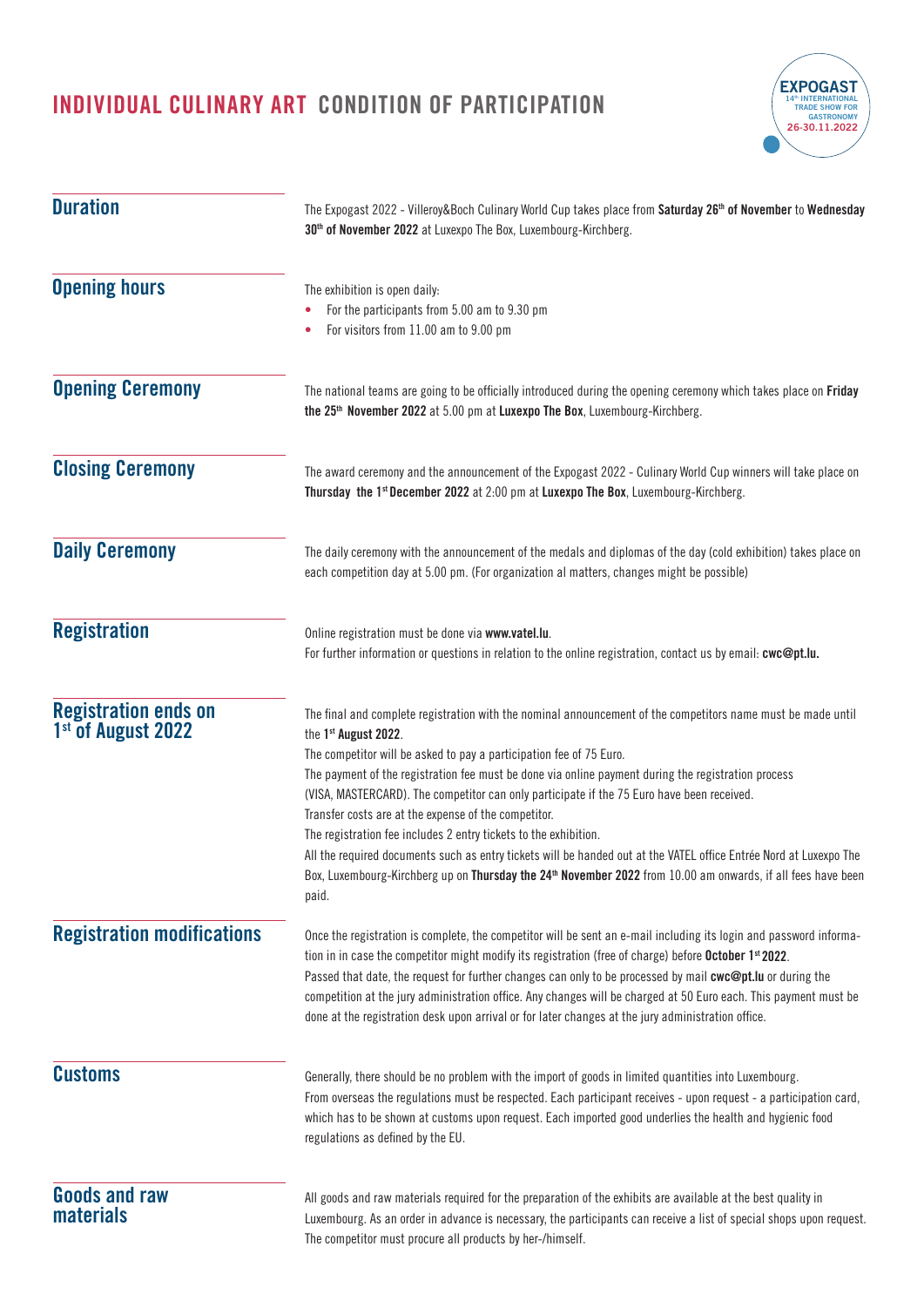

| <b>Material costs</b>                        | The cost of materials for the exhibition items and decorations are at the expense of the competitor.                                                                                                                                                                                                                                                                                                                                                                                                                                      |  |  |  |
|----------------------------------------------|-------------------------------------------------------------------------------------------------------------------------------------------------------------------------------------------------------------------------------------------------------------------------------------------------------------------------------------------------------------------------------------------------------------------------------------------------------------------------------------------------------------------------------------------|--|--|--|
| <b>Preparation of the</b><br><b>exhibits</b> | The competitor has to organize the workplace for the preparation of the exhibits by her/himself.                                                                                                                                                                                                                                                                                                                                                                                                                                          |  |  |  |
|                                              | INDIVIDUAL CULINARY ART                                                                                                                                                                                                                                                                                                                                                                                                                                                                                                                   |  |  |  |
| <b>Program requirements</b>                  | Finger food;<br>2 x different kinds prepared cold, presented cold for 6 persons.<br>۰<br>2 x different kinds prepared hot, presented cold for 6 persons.<br>٠<br>1 separate plate with 1 piece of each for presentation.<br>۰<br>weight should be 10-20g each<br>٠<br>to be eaten in one bite<br>should be served on porcelain, glass, cups, spoons or any other appropriate service ware.<br>No extra cutlery allowed<br>can be served with dipping sauce.<br>5 course fine dining gastronomic menu for 1 Person (dessert included)<br>۰ |  |  |  |
| <b>Table</b>                                 | $1 \times 1.5$ m = 1.5 m <sup>2</sup> – White table top and white skirting.<br>۰<br>For safety reasons in the hall it is forbidden to dismantle the tables or to add one's own tables.<br>٠<br>1 power supply of 220 volt, 16 A is available under the table.                                                                                                                                                                                                                                                                             |  |  |  |
| <b>Labelling</b>                             | The plates and exhibition items have to be uniformly labelled in order to allow to understand them correctly. (Names<br>of the finger food & the dishes)<br>Each competitor must place his entry card (with participation QR code next to the object.<br>Every table card that doesn't match with the given QR code on the exhibition table will not be judged.<br>The organizer has the right to remove plates that do not fulfil the standard requirements of culinary art.                                                             |  |  |  |
| <b>Exhibition of the</b><br>program          | The exhibits must be exhibited on time at 7.00 am.<br>Out of consideration for the visitors, the withdrawal of the exhibits is only permitted after<br>8.30 pm.<br>Exhibits and parts of them may only be presented once.                                                                                                                                                                                                                                                                                                                 |  |  |  |
| <b>Judging</b>                               | International jury<br>Judges are all accredited in culinary arts<br>۰<br>The jury can cut any of the items if necessary<br>٠<br>Culinary arts will not be tasted<br>The decisions of the jury are final and irrevocable<br>۰<br>All exhibited items will be judged individually according to the 100 points system. No half points will be awarded.<br>Exhibits or parts of them may only be presented once.                                                                                                                              |  |  |  |
|                                              | In case of breach of the above-mentioned rules the respective competitor will be penalized with a deduction of<br>10 points obtained in his category by decree of the chairman of the jury.                                                                                                                                                                                                                                                                                                                                               |  |  |  |